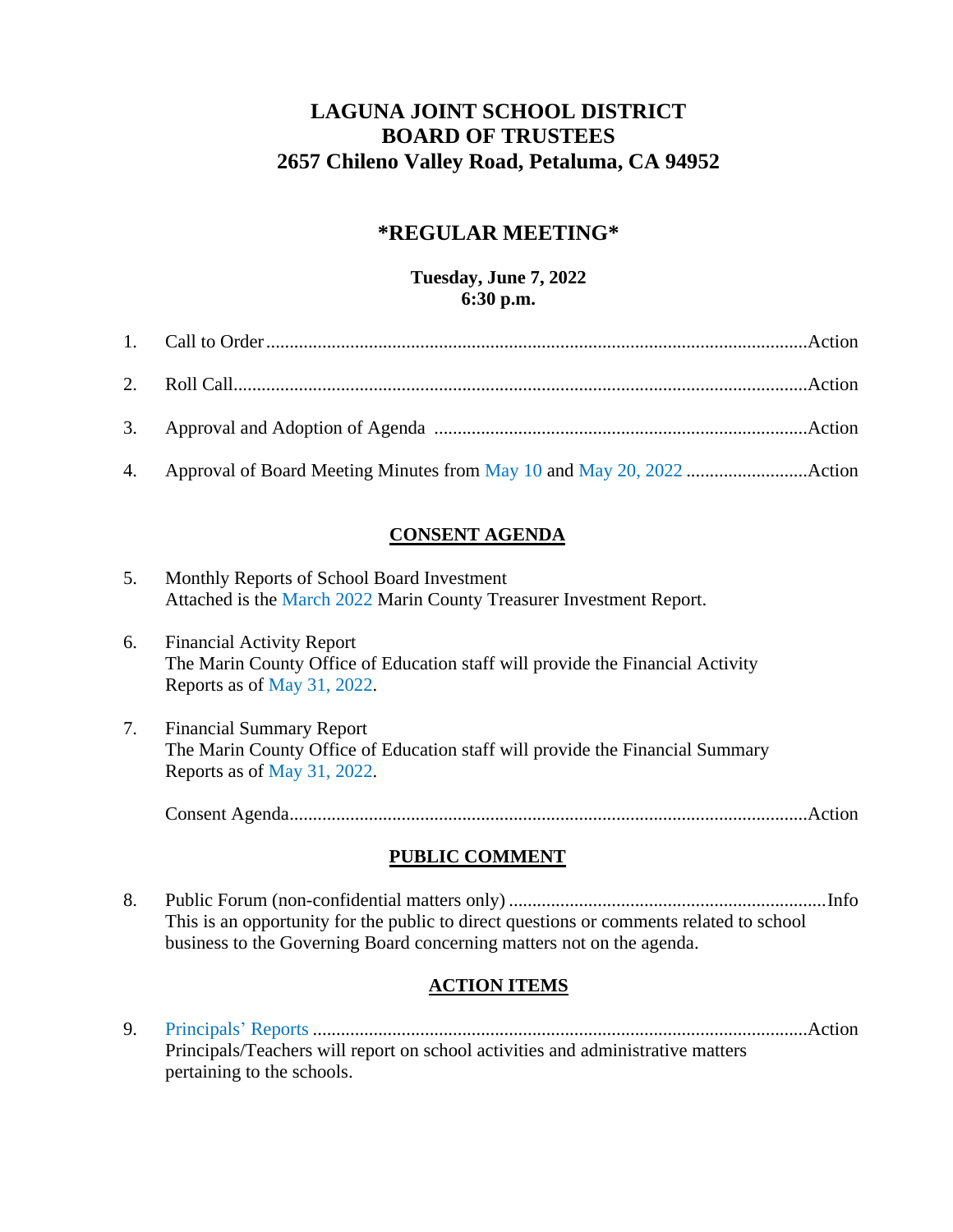- 10. Interdistrict Transfer Agreements....................................................................................Action Requests for Interdistrict Transfers into/out of Laguna Joint School District will be reported for Governing Board action.
- 11. Approval [of the 2022-23 Local Control and Accountability Plan](https://www.marinschools.org/cms/lib/CA01001323/Centricity/Domain/2347/11.%20LCAP.pdf) ..................................Action The 2022-23 Local Control and Accountability Plan is submitted for Governing Board approval.
- 12. [2022-23 Laguna Joint School District Budget Adoption](https://www.marinschools.org/cms/lib/CA01001323/Centricity/Domain/2347/12.%20Laguna%20-%202022-23%20Budget%20Adoption%20Board%20Documents.pdf) ................................................Action The 2022-23 Laguna Joint School District Budget is submitted for Governing Board approval.
- 13. Approval of 2022-23 [Staff Contracts](https://www.marinschools.org/cms/lib/CA01001323/Centricity/Domain/2347/13.%2022-23%20STAFF%20CONTRACTS.pdf) and [Professional Expert Agreements.](https://www.marinschools.org/cms/lib/CA01001323/Centricity/Domain/2347/13.%2022-23%20PEA%20Contracts.pdf)..................Action The Board will review employment contracts for 2022-23
- 14. Agreement for Orientation [and Mentoring Support](https://www.marinschools.org/cms/lib/CA01001323/Centricity/Domain/2347/14.%20Mentoring%20-%20All.pdf) ........................................................Action The Board will review for approval agreements for onboarding and mentoring support for the new principal at Laguna School.
- 15. [Response to Marin County Civil Grand Jury](https://www.marinschools.org/cms/lib/CA01001323/Centricity/Domain/2347/15.%20Response%20to%20Grand%20Jury%20Report.pdf) Report ......................................................Action The Board will review the response to the Marin County Grand Jury Report-Marin Schools: A Prescription for COVID Recovery.
- 16. [Memorandum of Understanding](https://www.marinschools.org/cms/lib/CA01001323/Centricity/Domain/2347/16.%20Memorandum%20of%20Understanding.pdf) for Nursing Services 2022-23 .....................................Action The Board will review for approval the Memorandum of Understanding for nursing services provided by Marin County Office of Education.
- 17. 2022-2023 [Data Processing Consortium Services Agreement.](https://www.marinschools.org/cms/lib/CA01001323/Centricity/Domain/2347/18.%20UPK.pdf).......................................Action The Board will review for approval the 2022-2023 Data Processing Consortium QSS Business and Financial Data Processing Services Agreement.
- 18. [Universal Pre-K Plan.](https://www.marinschools.org/cms/lib/CA01001323/Centricity/Domain/2347/18.%20UPK.pdf)..........................................................................................................Info The Laguna Joint Universal Pre-K Plan will be presented to the Board for review.
- 19. [Education Protection Account Plan for 2022-23.](https://www.marinschools.org/cms/lib/CA01001323/Centricity/Domain/2347/19.%20Laguna%20EPA%20Resolution%202022-23.pdf)............................................................Action The Board will review for approval the Education Protection Account Plan for 2022-23
- 20. Authorization to Sign [on Behalf of the Governing Board.](https://www.marinschools.org/cms/lib/CA01001323/Centricity/Domain/2347/20.%20Authorization%20to%20Sign.pdf)..............................................Action The Board will review for approval the authorization to sign on behalf of the Governing Board.
- 21. Ratification of Warrants Paid **Action** Action The warrants paid as of [May 31, 2022](https://www.marinschools.org/cms/lib/CA01001323/Centricity/Domain/2347/21.%20Warrants%205-4%20to%205-31.pdf) will be presented for Governing Board approval.
- 22. Correspondence ..................................................................................................................Info